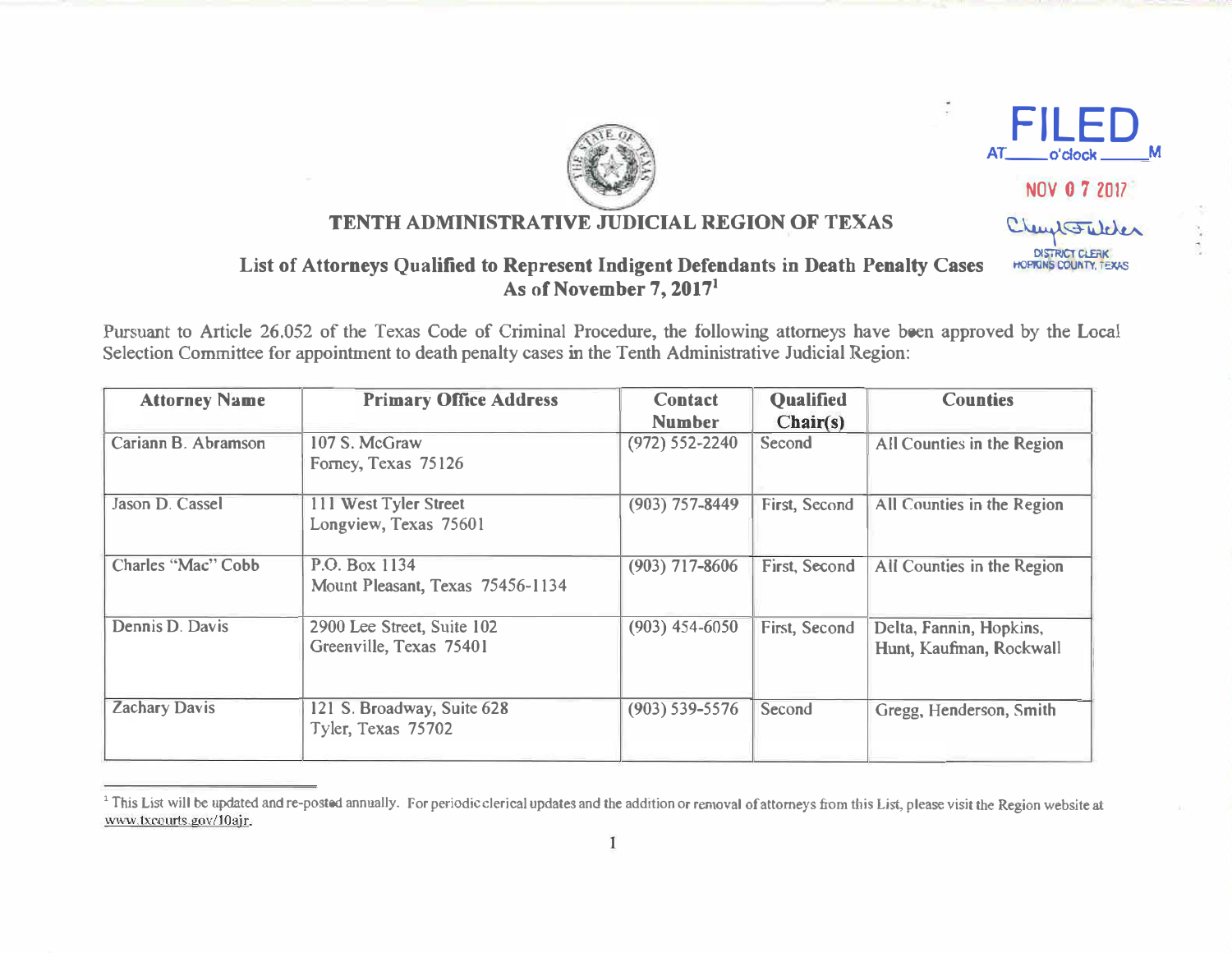| <b>Attorney Name</b>        | <b>Primary Office Address</b>                                                                     | <b>Contact</b><br><b>Number</b> | <b>Qualified</b><br>Chair(s) | <b>Counties</b>                                                                                                             |
|-----------------------------|---------------------------------------------------------------------------------------------------|---------------------------------|------------------------------|-----------------------------------------------------------------------------------------------------------------------------|
| Leigh DeMasi                | 300 N. Akard Street, Suite 2005<br>Dallas, Texas 75201                                            | $(214)$ 443-3843                | Second                       | All Counties in the Region                                                                                                  |
| <b>Stephen Evans</b>        | 1000 N. Church<br>Palestine, Texas 75801                                                          | $(903)$ 723-3334                | First, Second                | All Counties in the Region                                                                                                  |
| William J. Fay              | 2515 McKinney Avenue, Suite 1400<br>Dallas, Texas 75201                                           | $(214)$ 237-0837                | Second                       | All Counties in the Region                                                                                                  |
| <b>Richard Franklin</b>     | 2150 S. Central Expressway, #200<br>McKinney, Texas 75070                                         | $(214) 695 - 3507$              | First, Second                | All Counties in the Region                                                                                                  |
| B. Keith Gore, Jr.          | 2301 W. Virginia Parkway<br>McKinney, Texas 75071                                                 | $(972) 529 - 2220$              | First, Second                | All Counties in the Region                                                                                                  |
| Steven R. Green             | 217 N. Palestine Street, Suite B-C<br>Athens, Texas 75751                                         | $(903) 675 - 1802$              | First, Second                | All Counties in the Region                                                                                                  |
| <b>Jeffrey Haas</b>         | 100 East Ferguson, Suite 908<br>Tyler, Texas 75702                                                | $(903) 593 - 8338$              | First, Second,<br>Appellate  | All Counties in the Region,<br>except Dallas (as trial<br>counsel); All Counties in the<br>Region (as appellate<br>counsel) |
| James R. Hagan              | 222 North Fredonia Street<br>Longview, Texas 75606                                                | $(903)$ 757-9877                | First, Second                | Gregg, Marion, Panola, Rusk                                                                                                 |
| <b>Jeffrey S. Harrelson</b> | P.O. Box 40<br>Texarkana, Texas 75504<br>300 North State Line Avenue<br>Texarkana, Arkansas 71854 | $(870) 772 - 0300$              | Second                       | All Counties in the Region                                                                                                  |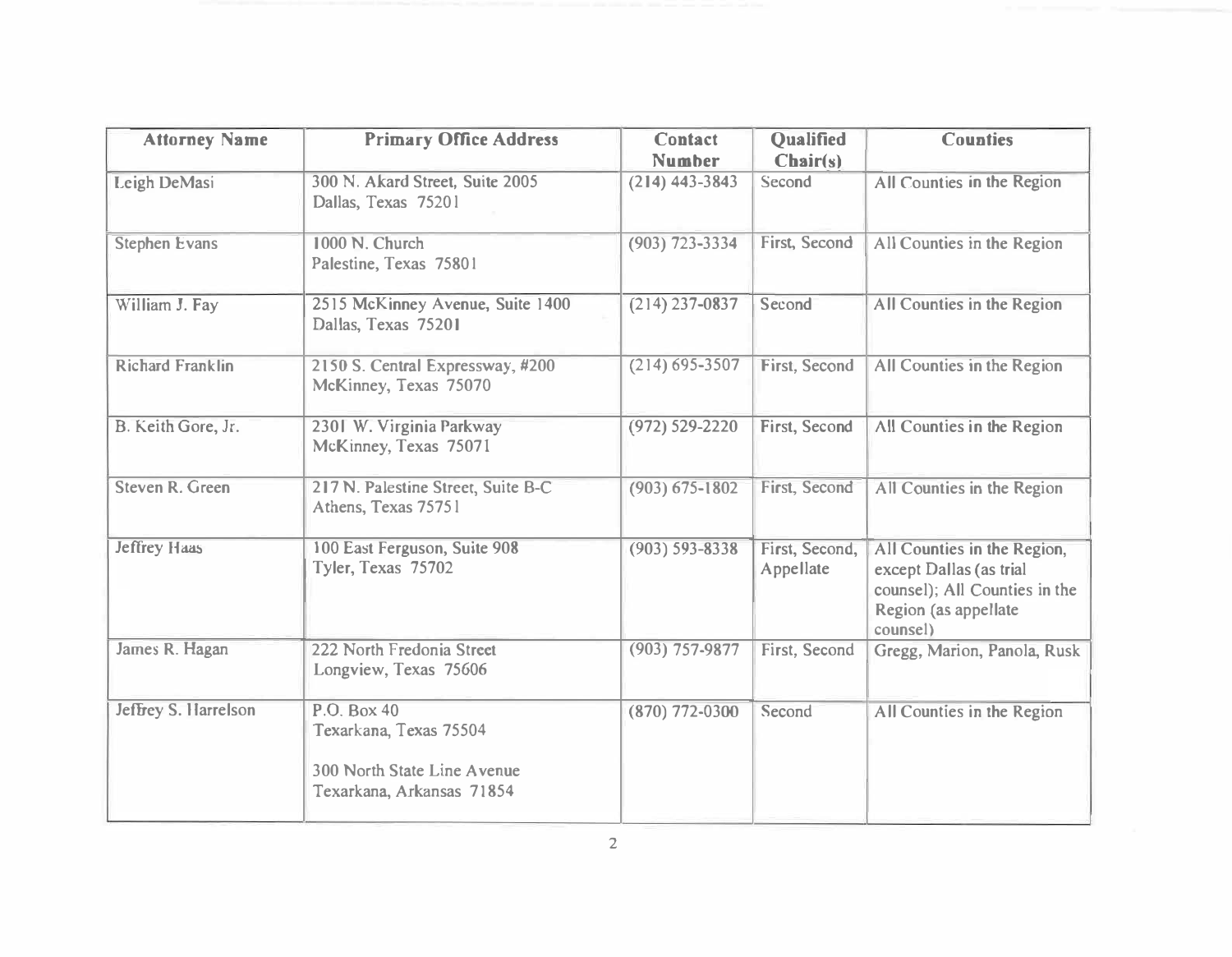| <b>Attorney Name</b>  | <b>Primary Office Address</b>                                | <b>Contact</b><br><b>Number</b> | <b>Oualified</b><br>Chair(s) | <b>Counties</b>                                                             |
|-----------------------|--------------------------------------------------------------|---------------------------------|------------------------------|-----------------------------------------------------------------------------|
| J. Brett Harrison     | 109 W. Ferguson<br>Tyler, Texas 75702                        | $(903) 595 - 3573$              | Second                       | Smith                                                                       |
| <b>Rick Harrison</b>  | 6116 N. Central Expressway, Suite 500<br>Dallas, Texas 75206 | $(972) 533 - 1603$              | First, Second                | Collin, Dallas, Ellis,<br>Henderson, Hunt, Kaufinan,<br>Rockwall, Van Zandt |
| <b>Phillip Hayes</b>  | 3300 Oak Lawn Avenue, Suite 600<br>Dallas, Texas 75219       | $(214) 774 - 0488$              | First, Second                | All Counties in the Region                                                  |
| Craig L. Henry        | 723 Main Street<br>Texarkana, Texas 75501                    | $(903)$ 792-4645                | First, Second,<br>Appellate  | All Counties in the Region                                                  |
| Jeffrey D. Herrington | 509 North Church<br>Palestine, Texas 75802                   | $(903) 723 - 1212$              | Second                       | Anderson, Henderson,<br>Houston, Smith                                      |
| C. Wayne Huff         | P.O. Box 2334<br>Boerne, Texas 78006                         | $(210)$ 488-4440                | First, Second                | All Counties in the Region                                                  |
| James W. Huggler, Jr. | 100 E. Ferguson Street, Suite 805<br>Tyler, Texas 75702      | $(903) 593 - 2400$              | Second                       | Van Zandt, Wood                                                             |
| Paul Johnson          | 900 Jackson Street, Suite 650<br>Dallas, Texas 75202         | $(214) 761 - 0707$              | <b>First, Second</b>         | All Counties in the Region                                                  |
| Karen Lambert         | 6060 N. Central Expressway, Suite 500<br>Dallas, Texas 75206 | $(214)$ 908-5200                | Second                       | All Counties in the Region                                                  |
| Robbie S. McClung     | 2150 S. Central Expressway, #200<br>McKinney, Texas 75070    | $(214) 566 - 6967$              | First, Second                | All Counties in the Region                                                  |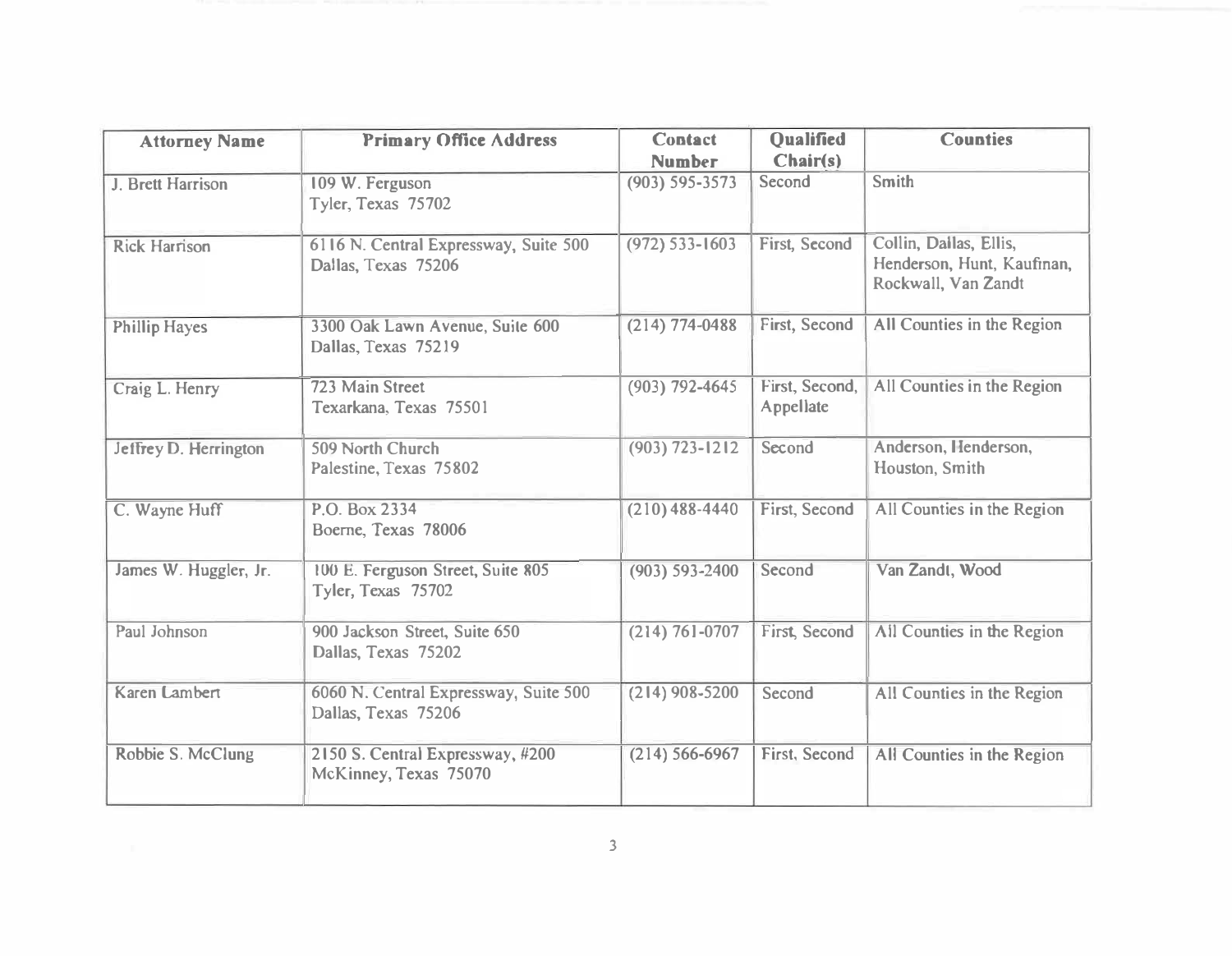| <b>Attorney Name</b>    | <b>Primary Office Address</b>                                                                         | <b>Contact</b>                           | <b>Oualified</b>            | <b>Counties</b>                                                                                                       |
|-------------------------|-------------------------------------------------------------------------------------------------------|------------------------------------------|-----------------------------|-----------------------------------------------------------------------------------------------------------------------|
|                         |                                                                                                       | <b>Number</b>                            | Chair(s)                    |                                                                                                                       |
| <b>Steven R. Miears</b> | 206 East College, Suite 200<br>Grapevine, Texas 76051<br>211 North Main Street<br>Bonham, Texas 75418 | $(817)$ 915-4006                         | First, Second,<br>Appellate | All Counties in the Region                                                                                            |
| Bobby D. Mims           | 216 W. Erwin Street, Suite 300A<br>Tyler, Texas 75702                                                 | $(903) 595 - 2169$                       | First, Second               | Anderson, Cherokee, Collin,<br>Dallas, Gregg, Harrison,<br>Henderson, Nacogdoches,<br>Rusk, Smith, Van Zandt,<br>Wood |
| Angela J. Moore         | 310 S. St. Mary's Street, Suite 1910<br>San Antonio, Texas 78205                                      | $(210)$ 227-4450                         | Appellate                   | All Counties in the Region                                                                                            |
| John W. Moore           | P.O. Box 2841<br>Longview, Texas 75606                                                                | $(903)$ 236-3500                         | First, Second               | All Counties in the Region                                                                                            |
| Michael Mowla           | 6500 Greenville Avenue, Suite 444<br>Dallas, Texas 75206                                              | $(972)$ 795-2401                         | Appellate                   | All Counties in the Region                                                                                            |
| Bernard C. Nwaiwu       | 11615 Forest Central Drive, Suite 212<br>Dallas, Texas 75243                                          | $(214)$ 348-8444                         | Second                      | All Counties in the Region                                                                                            |
| Jack L. Paris, Jr.      | 3101 Joe Ramsey Boulevard, Suite 101<br>Greenville, Texas 75402                                       | $(903)$ 455-5797                         | First, Second               | Fannin, Hopkins, Hunt,<br>Rains, Rockwall                                                                             |
| Douglas H. Parks        | 321 Calm Water Lane<br>Holly Lake Ranch, Texas 75765                                                  | $(903) 769 - 3120$<br>$(214) 521 - 2670$ | First, Second,<br>Appellate | All Counties in the Region                                                                                            |
| Lalon C. Peale          | 3800 Maple Avenue, Suite 350<br>Dallas, Texas 75219                                                   | $(214)$ 969-1937                         | First, Second               | All Counties in the Region                                                                                            |